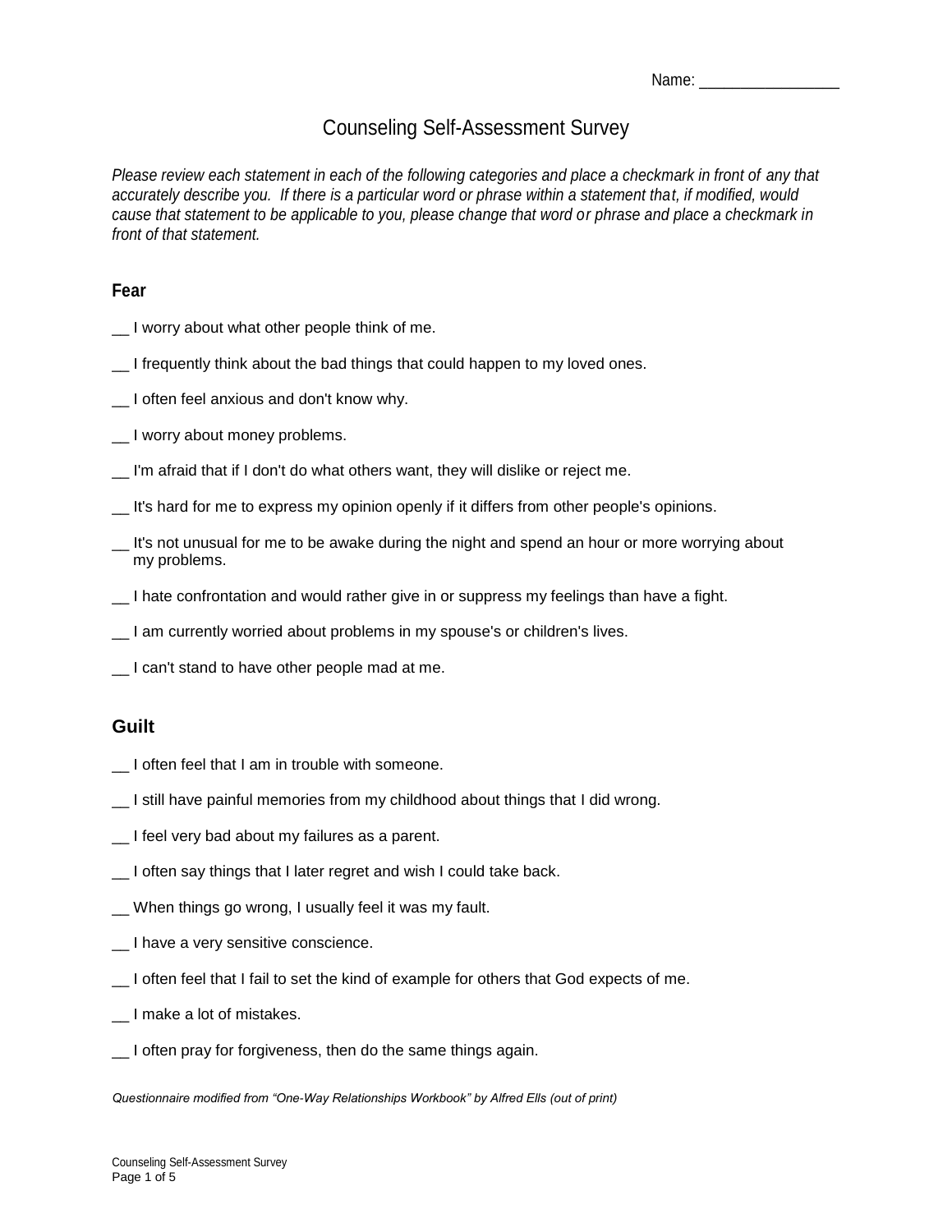#### **Shame**

- \_\_ There are a lot of things in my past that I don't want anyone to know about.
- \_\_ If people knew the real me they wouldn't like me.
- I'm not as good as other people in many ways.
- I don't deserve to be loved.
- I am damaged goods.
- \_\_ I am a failure as a \_\_\_\_\_\_\_\_\_\_\_\_\_\_\_\_\_\_\_\_\_\_\_\_\_\_\_\_\_\_\_\_ (mother, father, friend, spouse, professional).
- \_\_ It is very difficult for me to be honest with others about my inner self.
- \_\_ I can't remember a time when I really liked myself.
- \_\_ My parents were often ashamed of me.
- Sometimes I feel as if the world would be better off without me.
- I can never make up for my past.

### **Anger**

- \_ I frequently lose my temper.
- \_\_ No one appreciates the things I do for others.
- \_\_ I resent being the only one in my relationships to give in.
- \_\_ If others would just shape up, things would go a lot better in my life.
- \_\_ Other people's driving habits often infuriate me.
- \_\_ I am not treated fairly at work.
- \_\_ I am often in a bad mood.
- \_\_ I sometimes have to express my anger physically (punching a wall, breaking something, hitting someone).
- \_\_ Other people's stupidity is a source of frustration to me.
- \_\_ When I am angry, I say things to others that I later regret.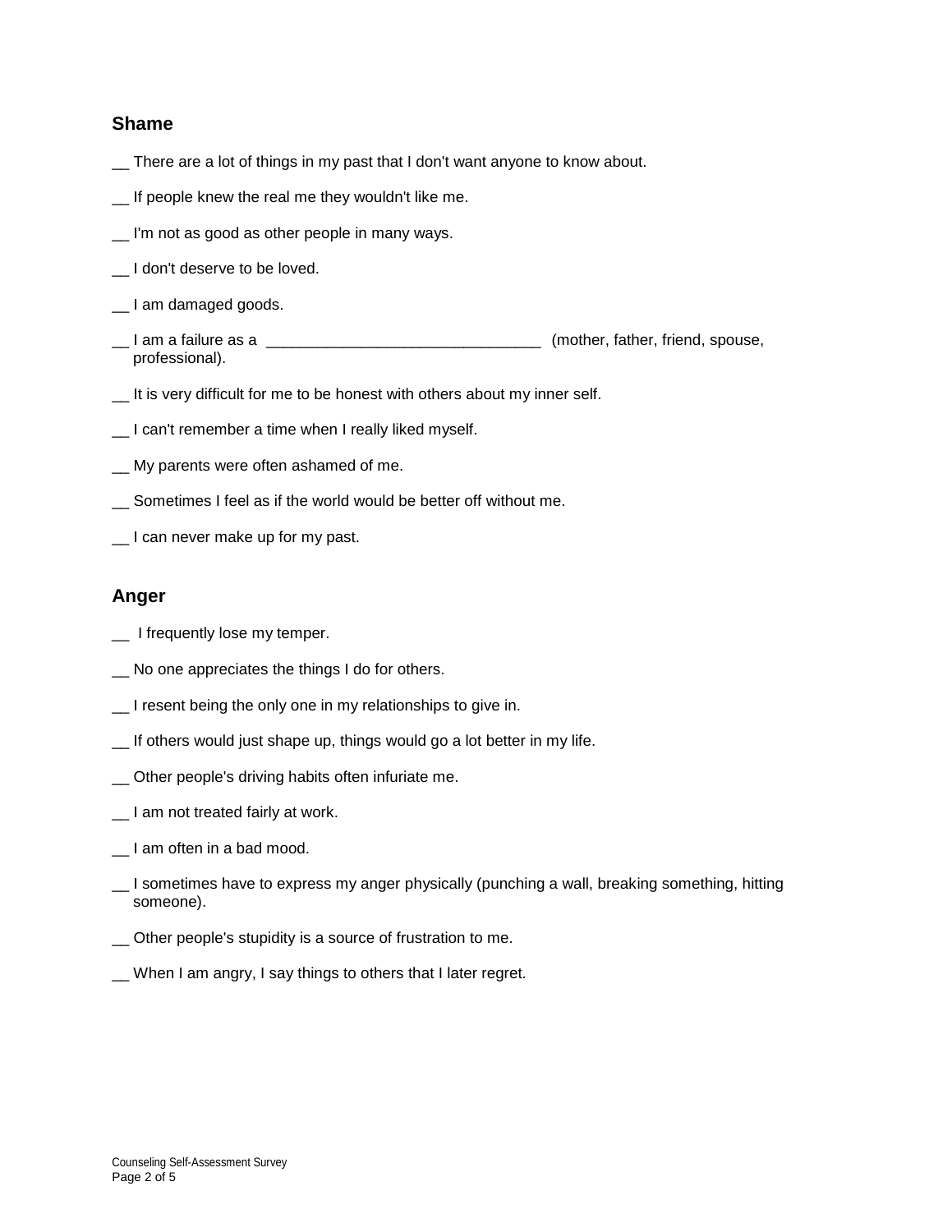## **Loss and Disappointment**

- \_\_ My parents divorced when I was a child.
- \_\_ I lost an important loved one to death.
- \_\_ I have had a significant physical loss through disease or accident (such as disfigurement or disability).
- \_\_ I have been fired or laid off from a job
- \_\_ My sexual innocence was given up or taken from me in a distressing way.
- I was never truly loved or valued in my childhood.
- I never got the opportunity to develop my abilities.
- \_\_ I had very few friends in childhood. I have few friends now.
- \_\_ My life hasn't turned out the way I hoped it would.
- I'll probably never realize my dreams and expectations.

# **Assert Control**

- \_\_ Things won't get done if I don't do them myself.
- \_\_ If my family would do things my way they would be much happier.
- \_\_ I always have to go the extra mile to make my relationships work.
- I am honest enough to tell people the truth about what they need to change.
- \_\_ I'm good about giving people reminders of what they need to do, just in case they forget.
- \_\_ I try to save people from the consequences of their mistakes.
- \_\_ I like to know the details of what's going on in the lives of my family and friends.
- \_\_ It's important for me to insist on a course of action when I know I'm right.
- \_\_ Other people's immoral behavior really bothers me.
- \_\_ I worry about the harm that other people do to themselves by their bad choices.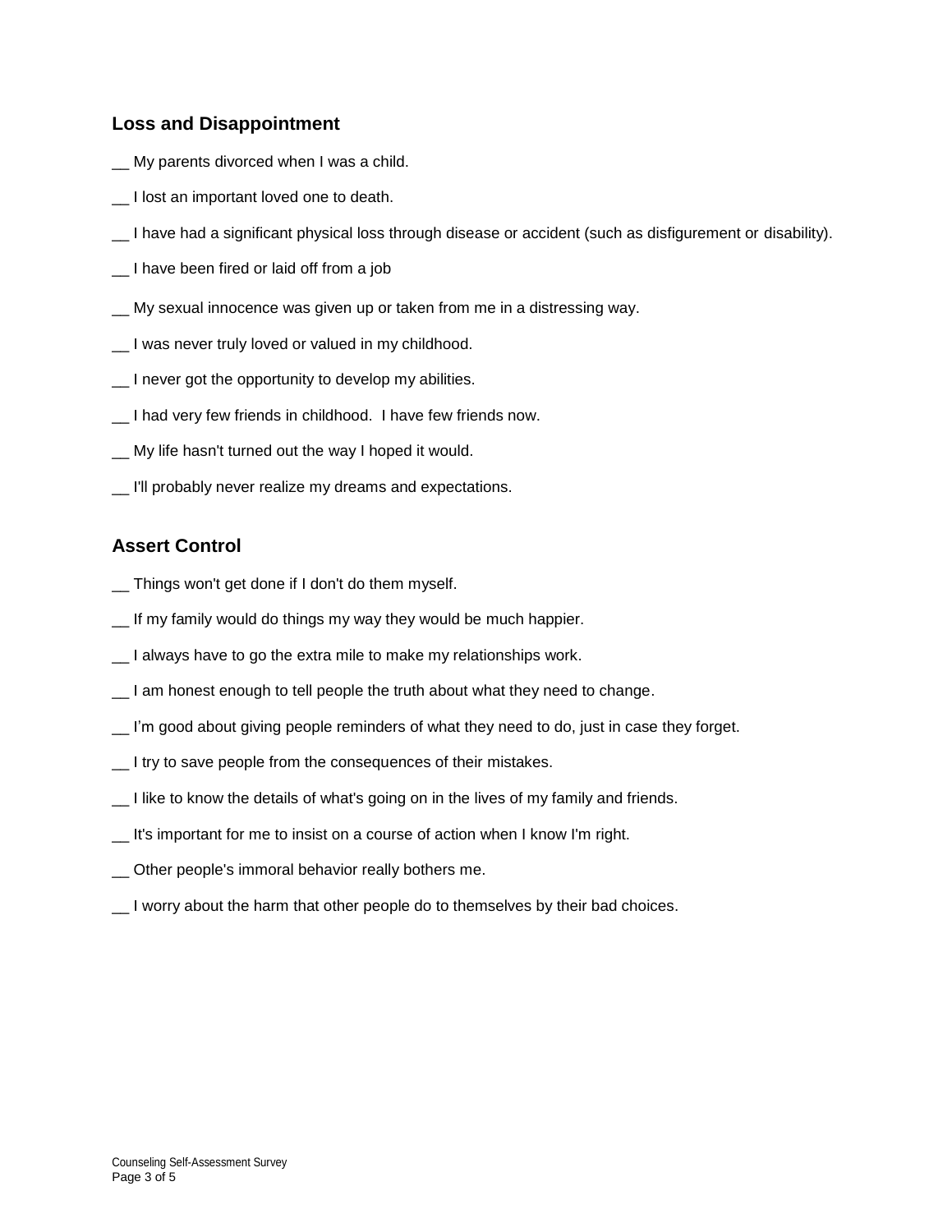## **Resist Control**

- \_\_ I don't like being told what to do.
- \_\_ I have strong opinions about most things.
- \_\_ Other people's problems are not my concern.
- \_\_ I mind my own business and expect other people to do the same.
- \_\_ People usually deserve what they get.
- \_\_ I have been told that I am too rigid.
- \_\_ If I don't want to do something, I don't do it, no matter who asks me to.
- \_\_ I rarely compromise.
- \_\_ My needs and the needs of my family come first.
- \_\_ I like a job where I can be independent and set my own schedule.

## **Crave Intimacy**

- \_\_ I often feel lonely and isolated.
- \_\_ I wish I could pour out my heart to just one other person.
- \_\_ I have never had a best friend.
- \_\_ No one would be interested in my opinions.
- \_\_ No one really listens to me.
- \_\_ I am frequently misunderstood by others.
- \_\_ I wish there were just one person who really knows me inside out.
- \_\_ I hate being alone.
- \_\_ I need the constant love and affirmation of others.
- \_\_ Perhaps I tell other people intimate details about my life too quickly.